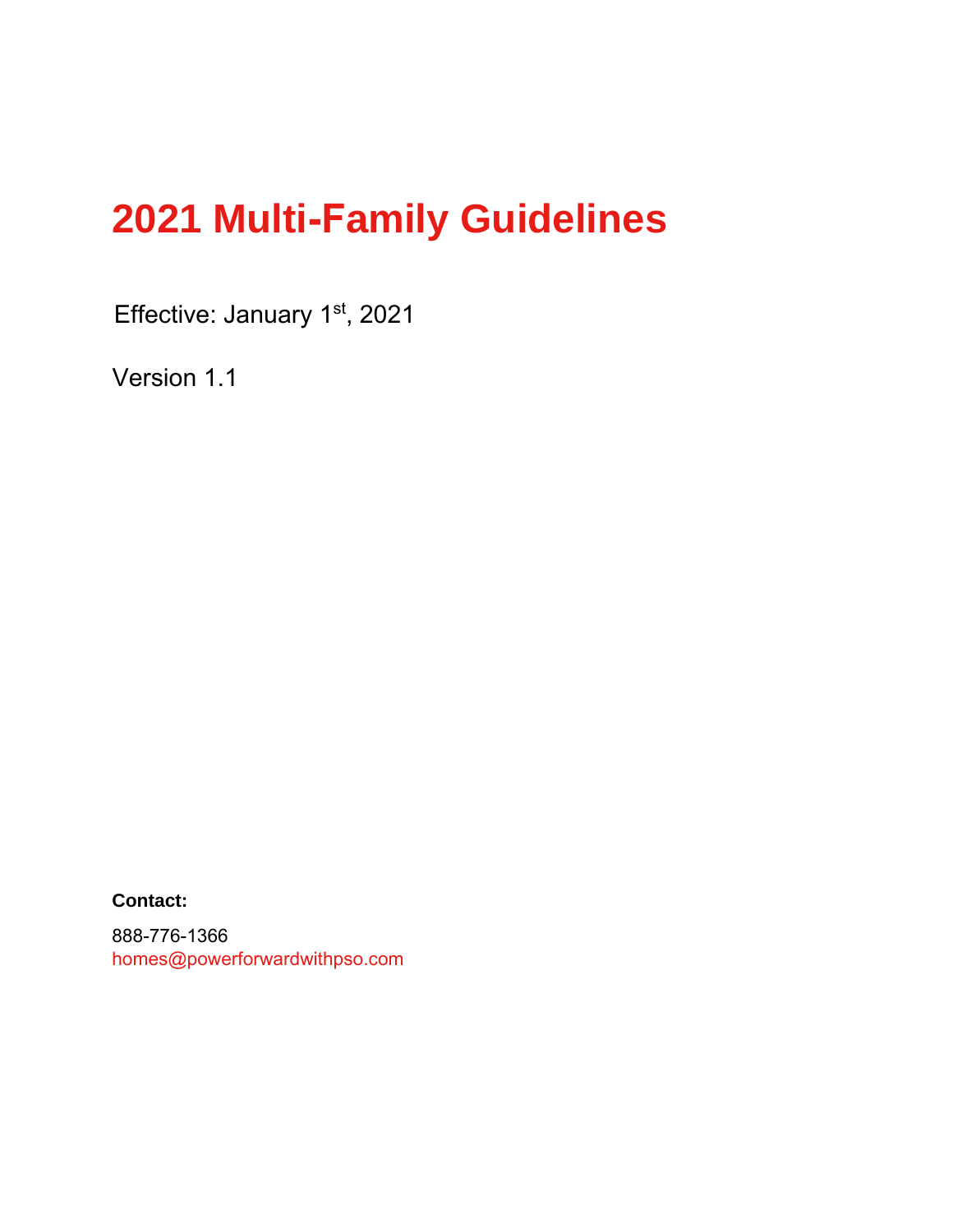

An **AEP** Company

# **Program Overview**

### **Program Description**

The Public Service Company of Oklahoma (PSO) Multi-family Program provides cost-effective energy efficiency measures throughout the PSO service territory. Through the program, participating Service Providers will perform energy efficient upgrades in multi-family properties. Additionally, qualifying multi-family properties may receive free direct install measures and an energy survey.

**Program Eligibility**

- Multi-family properties composed of three or more dwelling units located within the PSO electric service territory are eligible for the Multi-family rebates. Properties under a residential or multi-family rate code all qualify for this program.
- Common areas are eligible for the commercial rebates listed in the Multi-family schedule below.
- There are no maximum limits on the size of a building or number of buildings in a single complex.
- Funds are limited, and services are available in all PSO service territories on a first-come, first-served basis.
- Buildings with fewer than three units, condominiums, and townhomes may qualify for a different PSO residential energy efficiency program. For information about such programs, please visit powerforwardwithpso.com.

#### **Program Participation**

**STEP 1**: Property managers, owners, and/or service providers can enroll their project for preliminary review by calling an account manager at 888-776-1366 or by filling out an enrollment form\* at psomultifamily.programprocessing.com.

**STEP 2:** Property managers, owners, and/or service providers schedule an appointment to have an Account Manager assess the property to determine eligible energy-efficient measures. A property management representative should plan to be present for the duration of the energy survey.

**STEP 3:** The Account Manager will work with either the property manager or owner to coordinate installation of rebate measures with a participating Service Provider\*\*

**STEP 4:** The property manager will send notices to all tenants about the upcoming installations.

**STEP 5:** The property manager will coordinate access to the units for the Service Provider during measure installation.

**STEP 6**: A post-installation inspection may be performed on a sample of the units while initial work is being performed or upon completion of the work. A property management representative should plan to be present for the duration of the inspection.

\*The enrollment form is a one-page document that all participants must complete. This form collects information required to confirm eligibility for the program and also helps determine which energy efficiency measures are appropriate for the property.

\*\*A limited number of participating Service Providers are approved for Multi-family installations. Should you require a specific contractor that is not currently on the list, please contact an Account Manager to discuss training opportunities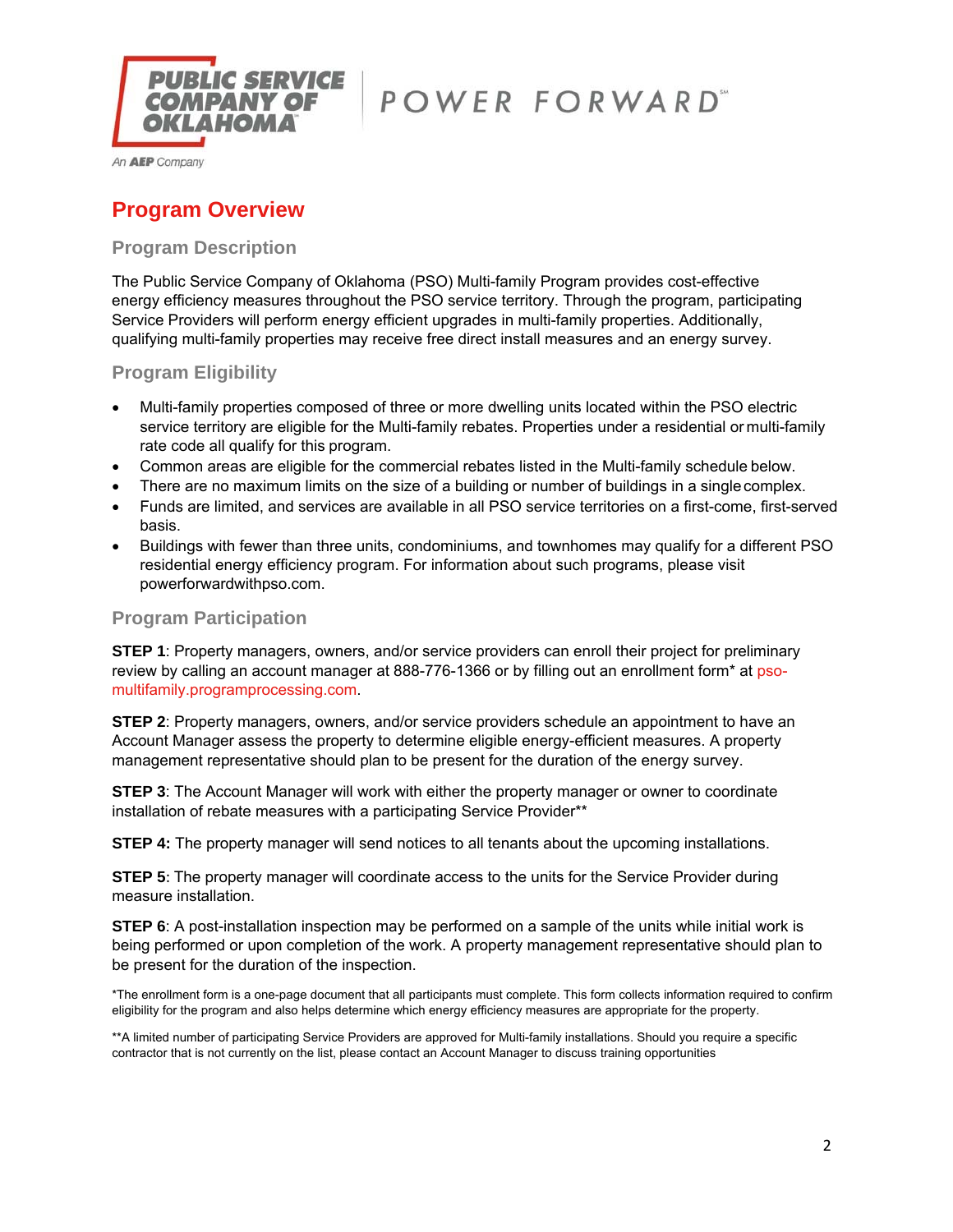

An **AEP** Company

# **Program Rebates - Incentivized Measures**

**MEASURES AND INCENTIVES – COMMERCIAL**

| <b>Measure</b>                 |                                              |                                 | <b>Rebate</b>  | <b>Unit</b>     |  |  |  |  |  |  |
|--------------------------------|----------------------------------------------|---------------------------------|----------------|-----------------|--|--|--|--|--|--|
| <b>Commercial</b>              |                                              |                                 |                |                 |  |  |  |  |  |  |
| <b>Building Envelope</b>       |                                              |                                 |                |                 |  |  |  |  |  |  |
| Air Sealing*                   |                                              | \$                              | 350            | per unit        |  |  |  |  |  |  |
| Ceiling Insulation             |                                              | $\overline{\boldsymbol{\zeta}}$ | 0.10           | per sqft        |  |  |  |  |  |  |
| <b>Duct Sealing</b>            |                                              | \$                              | 500            | per unit        |  |  |  |  |  |  |
| <b>Duct Replacement</b>        |                                              | \$                              | 750            | per unit        |  |  |  |  |  |  |
| Windows                        |                                              | $\overline{\xi}$                | 45             | per window      |  |  |  |  |  |  |
|                                | <b>HVAC</b>                                  |                                 |                |                 |  |  |  |  |  |  |
| <b>Central Air Conditioner</b> |                                              | \$                              | 75-200         | per ton         |  |  |  |  |  |  |
| <b>Heat Pump</b>               |                                              | \$                              | 75-200         | per ton         |  |  |  |  |  |  |
| Chiller                        |                                              |                                 |                | Custom          |  |  |  |  |  |  |
|                                | Lighting                                     |                                 |                |                 |  |  |  |  |  |  |
| New Construction               | <b>Interior Lighting</b>                     |                                 | $$0.20 - 0.40$ | per kWh reduced |  |  |  |  |  |  |
| <b>New Construction</b>        | Exterior Lighting for areas > 5,000sqft      | $\overline{\xi}$                | 0.03           | per kWh reduced |  |  |  |  |  |  |
| Retrofit                       | LED Screw-in lamp                            | \$                              | 5              | per lamp        |  |  |  |  |  |  |
| Retrofit                       | LED Panel, Troffer, or Linear Fixture ≤ 30w  | \$                              | 50             | per fixture     |  |  |  |  |  |  |
| Retrofit                       | LED Panel, Troffer, or Linear Fixture ≥ 31w  | $\overline{\xi}$                | 70             | per fixture     |  |  |  |  |  |  |
| Retrofit                       | <b>LED Downlight Fixture</b>                 | \$                              | 20             | per fixture     |  |  |  |  |  |  |
| Retrofit                       | LED Permanent De-lamping (removing 2+ lamps) | $\overline{\xi}$                | 25             | per fixture     |  |  |  |  |  |  |
| Retrofit                       | LED Exterior Fixture ≤ 65w                   | \$                              | 50             | per fixture     |  |  |  |  |  |  |
| Retrofit                       | LED Exterior Fixture 66-150w                 | \$                              | 100            | per fixture     |  |  |  |  |  |  |
| Retrofit                       | LED Exterior Fixture 151-250w                | \$                              | 200            | per fixture     |  |  |  |  |  |  |
| Retrofit                       | LED Exterior Fixture 251-350w                | \$                              | 250            | per fixture     |  |  |  |  |  |  |
| Retrofit                       | LED Exterior Fixture ≥ 351w                  | $\overline{\xi}$                | 300            | per fixture     |  |  |  |  |  |  |
| Retrofit                       | <b>LED Exit Signs</b>                        | $\overline{\xi}$                | 15             | per sign        |  |  |  |  |  |  |
| Retrofit                       | Occupancy Sensor- Wall Switch Replacement    | \$                              | 20             | per sensor      |  |  |  |  |  |  |
| Retrofit                       | <b>Occupancy Sensor- Ceiling/Wall Mount</b>  | $\overline{\mathsf{S}}$         | 50             | per sensor      |  |  |  |  |  |  |
| <b>Water-Related Equipment</b> |                                              |                                 |                |                 |  |  |  |  |  |  |
| <b>Water Heater</b>            |                                              | \$                              | 500            | per waterheater |  |  |  |  |  |  |
| Pool Pump                      |                                              |                                 | \$300-600      | per pump        |  |  |  |  |  |  |
|                                | <b>Other Equipment</b>                       |                                 |                |                 |  |  |  |  |  |  |
| Other Equipment                | Ice Machine                                  | \$                              | 50-100         | per machine     |  |  |  |  |  |  |
| Other Equipment                | <b>Vending Machine Controls</b>              | \$                              | 50-100         | per unit        |  |  |  |  |  |  |

\*Measure requires mandatory testing to determine rebate eligibility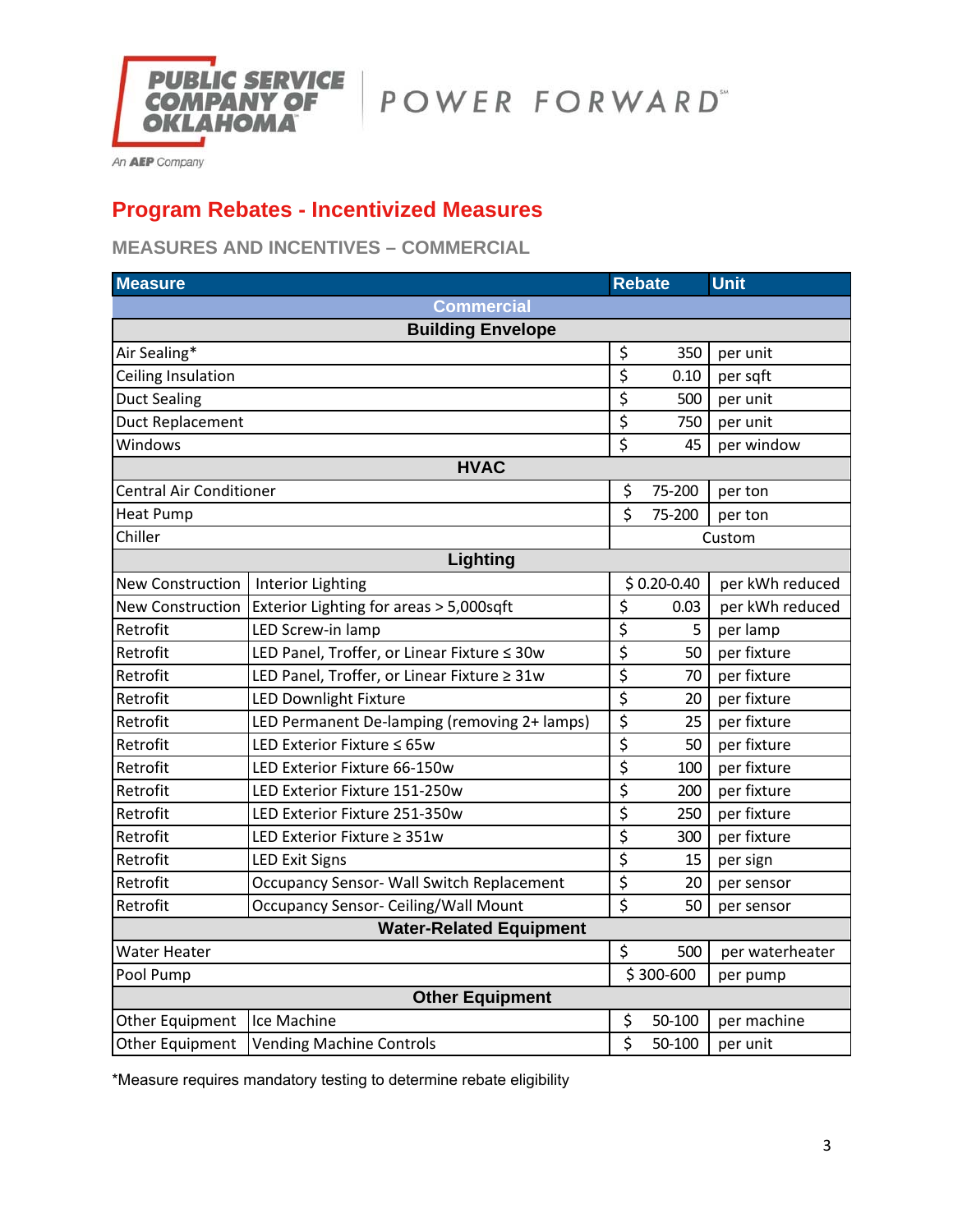

An **AEP** Company

## **MEASURES AND INCENTIVES – RESIDENTIAL**

| <b>Measure</b>                                       |    | <b>Rebate</b> | <b>Unit</b>     |  |  |  |  |  |
|------------------------------------------------------|----|---------------|-----------------|--|--|--|--|--|
| <b>Residential</b>                                   |    |               |                 |  |  |  |  |  |
| <b>Building Envelope</b>                             |    |               |                 |  |  |  |  |  |
| Air Sealing*                                         | \$ | 350           | per unit        |  |  |  |  |  |
| <b>Attic Insulation</b>                              | \$ | 400           | per unit        |  |  |  |  |  |
| Duct Sealing*                                        | \$ | 500           | per unit        |  |  |  |  |  |
| Duct Replacement*                                    | \$ | 750           | per unit        |  |  |  |  |  |
| Windows                                              | \$ | 45            | per window      |  |  |  |  |  |
| LED Screw-in lamp interior                           | \$ | 2.50          | per bulb        |  |  |  |  |  |
| LED Screw-in lamp exterior                           | \$ | 5             | per bulb        |  |  |  |  |  |
| <b>HVAC</b>                                          |    |               |                 |  |  |  |  |  |
| <b>Central Air Conditioner</b>                       |    | $$600-800$    | per AC          |  |  |  |  |  |
| <b>Heat Pump</b>                                     |    | $$600-800$    | per HP          |  |  |  |  |  |
| <b>Water-Related Equipment</b>                       |    |               |                 |  |  |  |  |  |
| <b>Electric Water Heater</b>                         | \$ | 500           | per waterheater |  |  |  |  |  |
| 1.5 GPM Showerhead – Electric Water Heating Only     | \$ | 12            | per shower      |  |  |  |  |  |
| 1.0 GPM Faucet Aerator – Electric Water Heating Only | \$ | 6             | per faucet      |  |  |  |  |  |

\*Measure requires mandatory testing to determine rebate eligibility

# **Program Rebates - Direct Install Measures**

In this program, some energy-efficient products are furnished at no cost to PSO multi-family customers. These installed measures help reduce energy usage, water consumption, and sewer charges. The measures available for direct installation in eligible properties and locations are as follows:

- ENERGY STAR® LEDs in fixtures that replace incandescent bulbs. Up to 12 bulbs per residential unit. Up to 12 bulbs per common commercial area.
- 1.5 gallons per minute showerheads and faucet aerators (when existing fixtures have flow rates of 2.0 gallons per minute or greater and where the water heater is powered by electricity).

### **Energy Survey Services**

Properties who have completed a Direct Install qualify for a complementary energy survey of the property and applicable equipment. Property owners/managers will receive a summary report of the property's potential energy savings as well as information about other PSO programs for which they may be eligible.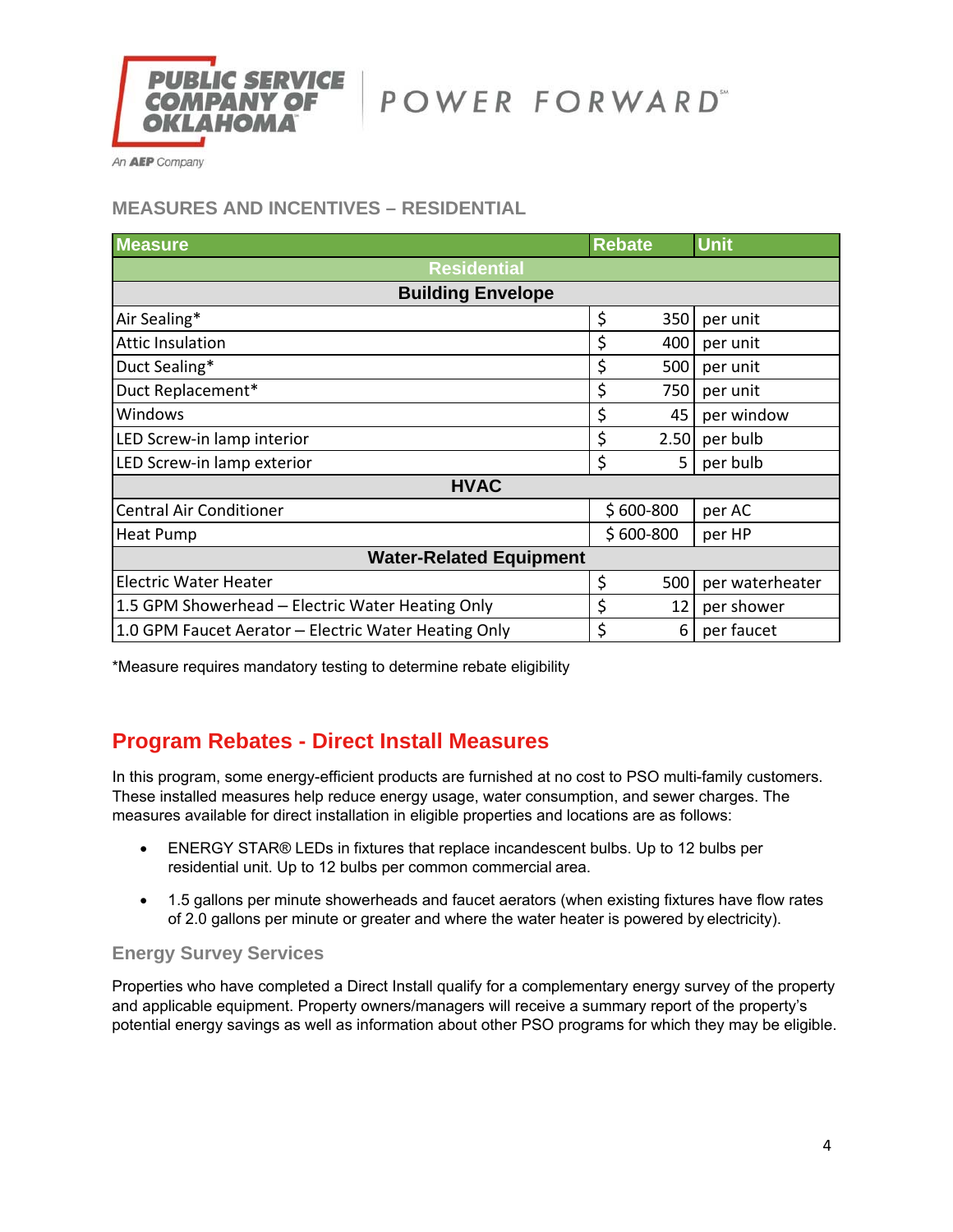

# **Rebate Technical Requirements and Guidelines**

## **Building Envelope Measures**

## **Air Sealing**

Any PSO multi-family property with substantial air leakage may qualify for air sealing rebates. An air leakage test will be performed on the envelope of the commercial common area and/or each residential unit by an independent Third Party Verifier (TPV). Air sealing work will be performed by an approved Service Provider. After the air sealing is complete, projects will undergo a post installation testing by the TPV. Air sealing must show a 20% improvement from the baseline measurement in order to receive rebates. Once air sealing passes final testing, the TPV will send in the testing information for processing and rebate payment be sent in four to six weeks.

#### **Combustion Appliance Zone (CAZ)**

When air sealing is performed and CAZ is located in conditioned space, the following requirements must be completed:

- Isolate the CAZ from conditioned space
	- Weatherstrip/jamb-up/door sweep the mechanical room door to stop air-infiltration
	- Seal CAZ penetrations that leak directly into conditioned space
	- Outside sourced combustion air must meet building code requirements
- An Underwriters Laboratory (UL) listed carbon monoxide alarm(s) must be installed outside each separate sleeping area in the immediate vicinity of the bedrooms.

# **Commercial Ceiling Insulation**

- R-value of ceiling insulation must be raised to R-30 in a building in which the pre-retrofit ceiling insulation is judged to have an R-value no greater than R-22.
- The R-value of the pre-retrofit roof deck insulation can be no greater than R-20, the R-value of the pre-retrofit ceiling insulation can be no greater than R-22, and the combined R-value of ceiling and roof deck insulation cannot exceed R-30.
- The pre-existing insulation level of each building must be determined and documented by the insulation installer.
- All typical ceiling insulation materials are eligible for this upgrade and these rebates are designed to bring building attic insulation up to R-30 levels.
- Clear photos of before and after installation, using a ruler, to show the depth of ceiling insulation are required.

### **Residential Attic Insulation**

- Insulation rebates are only available for buildings with existing central AC or heat pumps. Buildings with only window units and/or floor furnaces do not qualify for insulation rebates.
- Existing attic insulation must be R-22 or less. Final attic insulation must be R-38 minimum
- Foam insulation rebates are available as a custom application. Please see an Account Manager for full details.
- Clear photos of before and after installation, using a ruler, to show the depth of ceiling insulation are required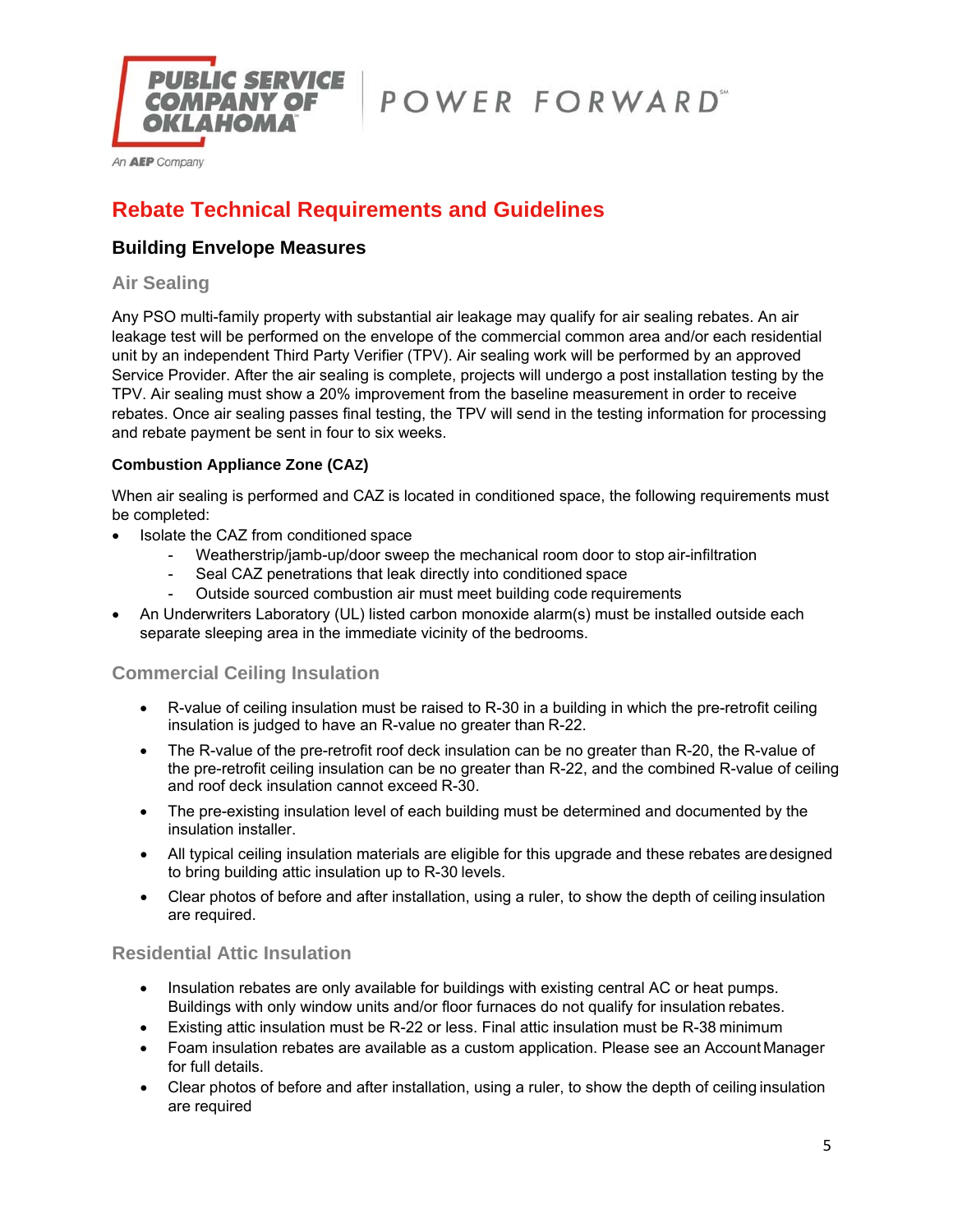

## **Duct Sealing and Replacement Rebates**

Any PSO multi-family property that uses a central duct system or heat pump for heating and cooling may qualify for duct sealing or replacement based on the system leakage. An air leakage test will be performed on the ducts before work begins by an independent Third Party Verifier (TPV). Duct sealing work will be performed by an approved Service Provider. After the duct sealing is complete, projects will undergo a post installation testing by the TPV. Duct sealing must achieve 15% or less leakage of maximum fan flow in order to receive rebates. Duct replacement must achieve 10% or less leakage of maximum fan flow in order to receive rebates. Once duct sealing passes final testing, the TPV will send in the testing information for processing and rebate payment be sent in four to six weeks.

|                                          |                                    | <b>Duct Sealing</b>                       |                  |                                   | <b>Duct Replacement</b>            |                                     |                         |
|------------------------------------------|------------------------------------|-------------------------------------------|------------------|-----------------------------------|------------------------------------|-------------------------------------|-------------------------|
| <b>Tonnage</b><br>of HVAC<br><b>Unit</b> | <b>Minimum</b><br>Pre LTO<br>(CFM) | <b>Maximum</b><br><b>Post</b><br>LTO(CFM) | Rebate<br>Amount | <b>Tonnage</b><br>of HVAC<br>Unit | <b>Minimum</b><br>Pre LTO<br>(CFM) | <b>Maximum</b><br>Post LTO<br>(CFM) | Rebate<br><b>Amount</b> |
| 1.5                                      | 120                                | 90                                        |                  | 1.5                               | 120                                | 60                                  |                         |
| 2.0                                      | 160                                | 120                                       |                  | 2.0                               | 160                                | 80                                  |                         |
| 2.5                                      | 200                                | 150                                       |                  | 2.5                               | 200                                | 100                                 |                         |
| 3.0                                      | 240                                | 180                                       | \$500/unit       | 3.0                               | 240                                | 120                                 |                         |
| 3.5                                      | 280                                | 210                                       |                  | 3.5                               | 280                                | 140                                 | \$750/unit              |
| 4.0                                      | 320                                | 240                                       |                  | 4.0                               | 320                                | 160                                 |                         |
| 4.5                                      | 360                                | 270                                       |                  | 4.5                               | 360                                | 180                                 |                         |
| 5.0                                      | 400                                | 300                                       |                  | 5.0                               | 400                                | 200                                 |                         |
| >5                                       | 20%<br>minimum                     | 15%<br>maximum                            |                  | >5                                | 20%<br>minimum                     | 10%<br>maximum                      |                         |

### **ENERGY STAR® Window Rebates**

Windows must be ENERGY STAR certified for the South-Central climate zone. Current ENERGY STAR standards are U-factor less than or equal to 0.30 and Solar Heat Gain Coefficient (SHGC) of less than or equal to 0.25. The \$45 rebate payment is based on the number of NFRC and ENERGY STAR stickers present on the windows at the time of final inspection.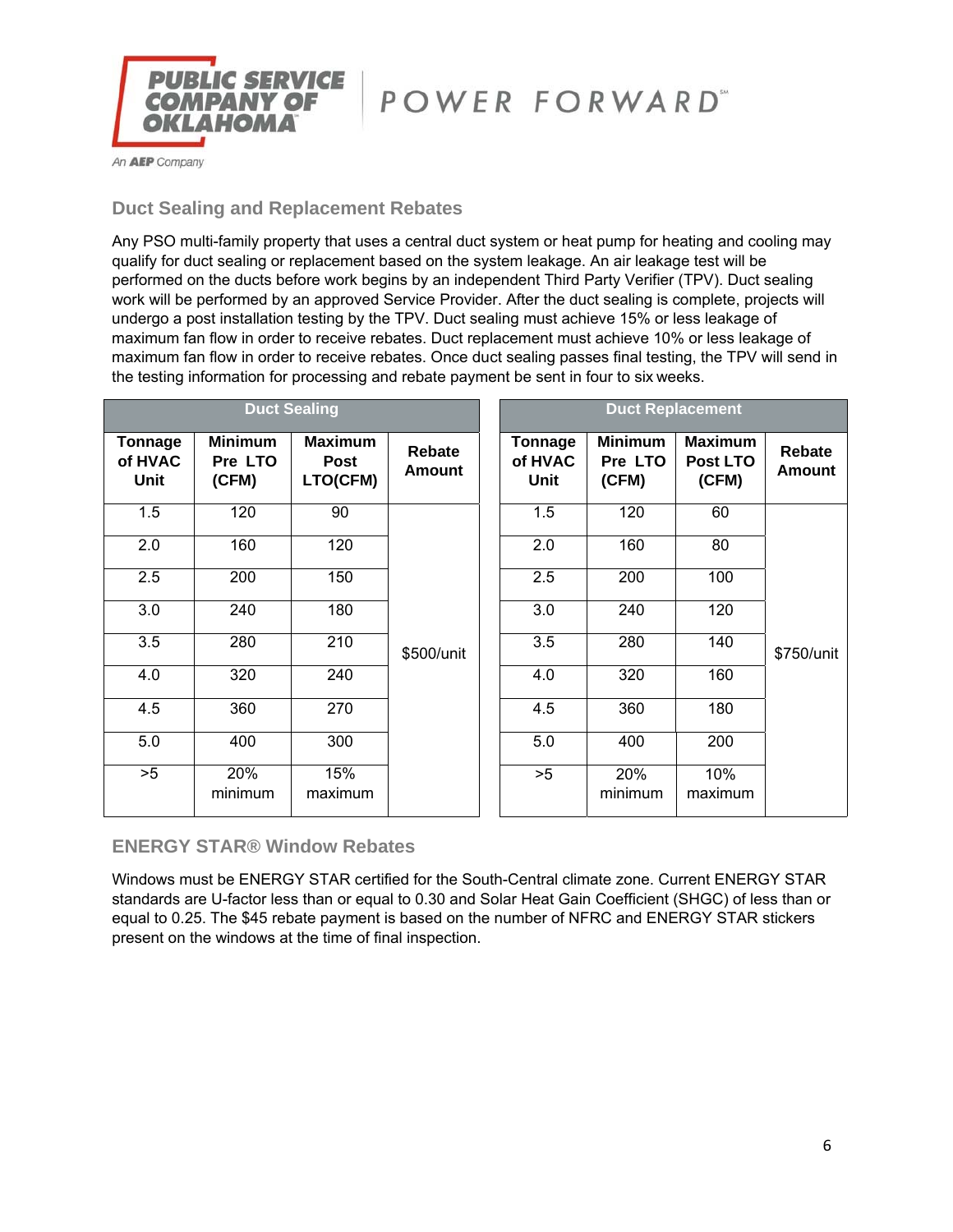

An **AEP** Company

# **HVAC Measures**

## **Commercial HVAC**

#### **Application Requirements**

- Project pre-approval is required when the project includes the installation of more than 250 total tons of HVAC equipment, or more than 125 total horsepower of VFDs.
- For projects that do not require pre-approval, a rebate application must be submitted within 60 days of the invoice date.

#### **HVAC Equipment Requirements**

- Eligible systems are new: electric heat pumps, single packaged units, and split systems.
- Unitary and split system cooling equipment must meet Air Conditioning and Refrigeration Institute (ARI) standards (210/240, 320 or 340/360), be UL listed, and use a minimum ozone-depleting refrigerant (e.g., HCFC or HFC). Qualifying split systems must have both a new condenser and a new coil that meets ARI

specifications and where the matched system performance (condenser and coil) meets or exceeds the minimum SEER/IEER outlined in the table.

| <b>Tonnage</b>                      | Tier 1 Min.<br><b>Requirement</b>            | <b>Tier 1</b><br><b>Rebate</b> | Tier 2 Min.<br><b>Requirement</b>                       | Tier 2<br><b>Rebate</b> | Tier 3 Min.<br><b>Requirement</b> | Tier 3<br><b>Rebate</b> |
|-------------------------------------|----------------------------------------------|--------------------------------|---------------------------------------------------------|-------------------------|-----------------------------------|-------------------------|
|                                     | Air Conditioners - Unitary and Split Systems |                                |                                                         |                         |                                   |                         |
| < 5.4                               | 15 SEER                                      |                                | 16 SEER                                                 |                         | 18 SEER                           |                         |
| $\ge$ 5.4 and < 11.25               | <b>11.7 IEER</b>                             |                                | <b>12 IEER</b>                                          |                         | <b>13 IEER</b>                    |                         |
| $\geq 11.25$ and < 20               | <b>11.4 IEER</b>                             | \$75/<br>ton                   | <b>12.2 IEER</b>                                        | \$150/<br>ton           | <b>12.5 IEER</b>                  | \$200/<br>ton           |
| ≥ 20 and < $63.3$                   | 10.8 IEER                                    |                                | 11 IEER                                                 |                         | 12 IEER                           |                         |
| $\ge 63.3$                          | <b>10 IEER</b>                               |                                | 10.3 IEER                                               |                         | <b>11 IEER</b>                    |                         |
| <b>Split Air Source Heat Pump</b>   |                                              |                                |                                                         |                         |                                   |                         |
| < 5.4                               | 15 SEER & 8.5 HSPF                           |                                | 16 SEER & 9 HSPF                                        |                         | 18 SEER & 9.5 HSPF                |                         |
| $\ge$ 5.4 and < 11.25               | 11.7 IEER & 8.5 HSPF                         |                                | 12.2 IEER & 9 HSPF                                      | \$150/<br>ton           | 13 IEER & 9.5 HSPF                | \$200/<br>ton           |
| $\geq 11.25$ and < 20               | 11.4 IEER & 3.5 COP                          | \$75/<br>ton                   | 12.2 IEER & 4 COP                                       |                         | 12.5 IEER & 4.5 COP               |                         |
| ≥ 20 and < $63.3$                   | 10.8 IEER & 3.4 COP                          |                                | 11 IEER & 3.7 COP                                       |                         | 12.0 IEER & 4 COP                 |                         |
| $\ge 63.3$                          | 10 IEER & 3.4 COP                            |                                | 10.3 IEER & 3.7 COP                                     |                         | 11 IEER & 4 COP                   |                         |
| <b>Unitary Air Source Heat Pump</b> |                                              |                                |                                                         |                         |                                   |                         |
| < 5.4                               | 15 SEER & 8.2 HSPF                           |                                | 16 SEER & 8.5 HSPF                                      |                         | 18 SEER & 9 HSPF                  |                         |
| ≥ 5.4 and < 11.25                   | 11.7 IEER & 8.2 HSPF                         |                                | 12.2 IEER & 8.5 HSPF                                    |                         | 13 IEER & 9 HSPF                  |                         |
| ≥ 11.25 and < 20                    | 11.4 IEER & 3.5 COP                          | \$75/<br>ton                   | 12.2 IEER & 4 COP                                       | \$150/<br>ton           | 12.5 IEER & 4.5 COP               | \$200/<br>ton           |
| ≥ 20 and < $63.3$                   | 10.8 IEER & 3.4 COP                          |                                | 11 IEER & 3.7 COP                                       |                         | 12.0 IEER & 4 COP                 |                         |
| $\ge 63.3$                          | 10 IEER & 3.4 COP                            |                                | 10.3 IEER & 3.7 COP                                     |                         | 11 IEER & 4 COP                   |                         |
| <b>Water Source Heat Pump</b>       |                                              |                                |                                                         |                         |                                   |                         |
| < 5.4                               | 13 IEER                                      |                                | <b>15 IEER</b>                                          |                         | <b>18 IEER</b>                    |                         |
| $\ge$ 5.4 and < 11.25               | 13 IEER                                      | \$75/<br>ton                   | 15.30 IEER                                              | \$150/<br>ton           | 18 IEER                           | \$200/<br>ton           |
| $\geq 11.25$ and < 20               | <b>13 IEER</b>                               |                                | 15.30 IEER                                              |                         | 17 IEER                           |                         |
|                                     |                                              |                                | Note: Tons are based on 12,000 BTUH net output per ton. |                         |                                   |                         |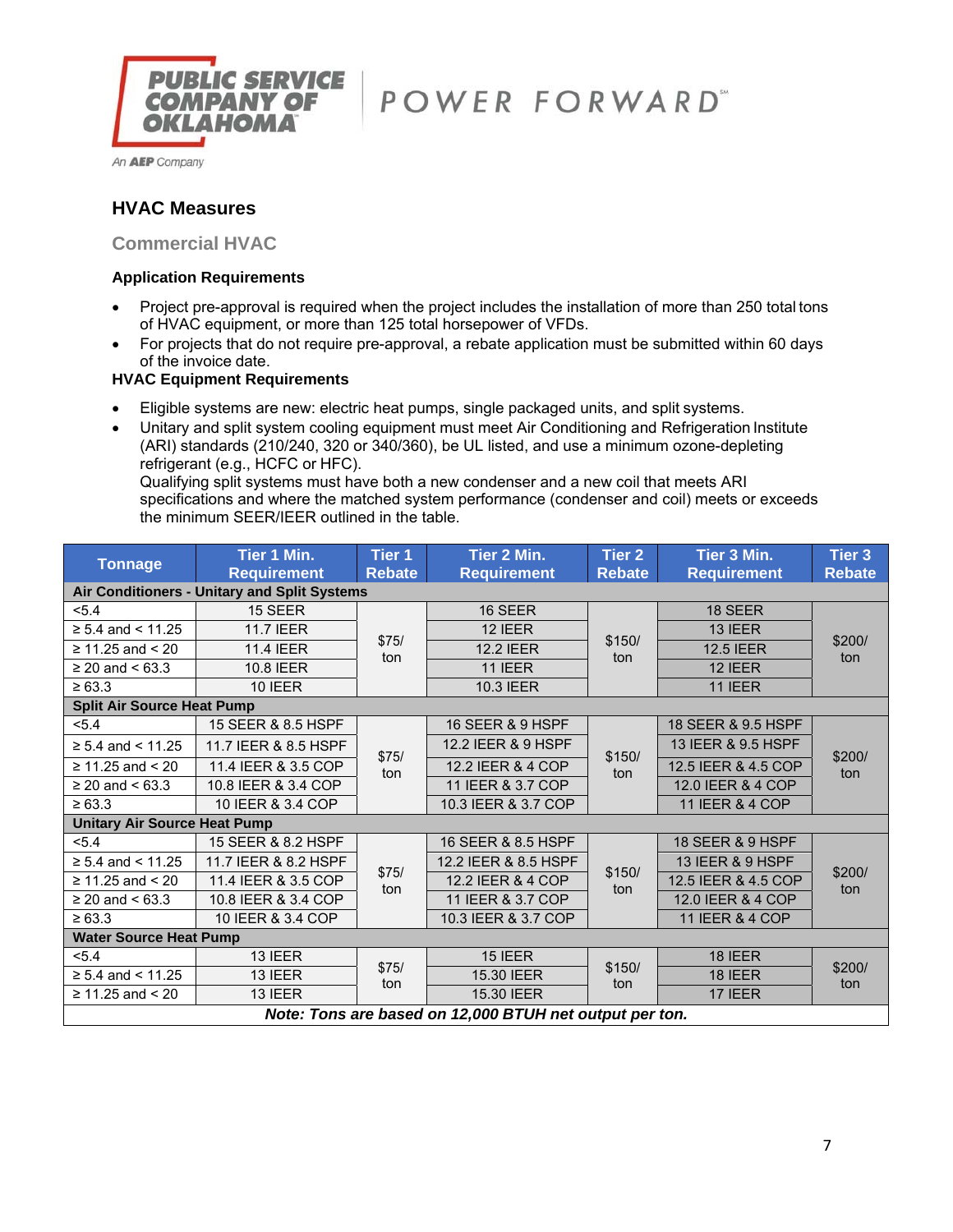

An **AEP** Company

## **Residential HVAC**

- Replacement systems may not exceed the tonnage size of the removed equipment. Exception is granted for a half-ton increase for variable speed equipment.
- Residential central air conditioning and heat pump systems must be 65,000 Btu/h or less.
- Equipment must surpass current minimum ENERGY STAR SEER and EER ratings.
- All units must have AHRI verified equipment or ratings verifiable at: www.ahridirectory.org
- HVAC fuel switching (e.g. converting from a gas to electric furnace) installations are not eligible (exceptions are ground source heat pumps and other renewable energy equipment).

We recommend using industry best practices when designing and installing new HVAC systems, including ACCA Manual J for proper load sizing and meeting manufacturer static pressure guidelines.

| <b>Minimum Requirements - Residential Central Air Conditioners &amp; Heat Pumps</b> |             |             |             |                                                           |  |  |  |
|-------------------------------------------------------------------------------------|-------------|-------------|-------------|-----------------------------------------------------------|--|--|--|
| <b>Product Type</b>                                                                 | <b>SEER</b> | <b>EER</b>  | <b>HSPF</b> | <b>Additional Requirements</b>                            |  |  |  |
| <b>Split System</b>                                                                 | $\geq 16.0$ | $\geq 12.5$ | $\geq 8.5$  | Must be a matched set, documented by an AHRI number       |  |  |  |
| Package System                                                                      | $\geq 16.0$ | $\geq 12.0$ | $\geq 8.2$  | Gas/electric package units and all electric package units |  |  |  |

| Rebates – Residential Central Air Conditioners & Air Source Heat Pumps |          |          |          |       |  |  |
|------------------------------------------------------------------------|----------|----------|----------|-------|--|--|
| <b>SEER</b>                                                            | 16-16.99 | 17-17.99 | 18-19.99 | $20+$ |  |  |
| <b>Rebate</b>                                                          | \$600    | \$650    | \$700    | \$800 |  |  |

| Rebates – Residential Ground Source Heat Pumps                 |                       |  |  |  |  |
|----------------------------------------------------------------|-----------------------|--|--|--|--|
| <b>Rebates</b>                                                 | $$800 + $350$ per ton |  |  |  |  |
| See an Account Manager for geothermal technical specifications |                       |  |  |  |  |

# **Lighting Measures**

### **Commercial Retrofit Lighting**

#### **General LED Requirements**

- LED measure selection and wattage reduction requirements are based on nominal wattage.
- LED replacement lamps and LED luminaires must be listed on the Design Lights Consortium (DLC), ENERGY STAR® Qualified Products List (QPL), or meet the corresponding lumen, warranty, and UL requirements.
- DLC or ENERGY STAR qualified 'Integrated-style' retrofit kits are acceptable as substitutions for fixture replacements. This includes a retrofit system which replaces the entire optical systems of the existing luminaire and fully integrates a replacement light source, optics, and reflective panel.
- All linear lamps are based on 4-foot length. If any other lamp length is used to determine the measure or corresponding rebate amount the equivalent quantity and rebate will be adjusted proportionally.
- LED upgrades not listed on this document may be considered under the custom application, provided the upgrades are DLC or ENERGY STAR qualified products.
- LED lamps purchased through retail channels where PSO ENERGY STAR residential lighting discounts are applied at the point-of-sale are not eligible for rebates.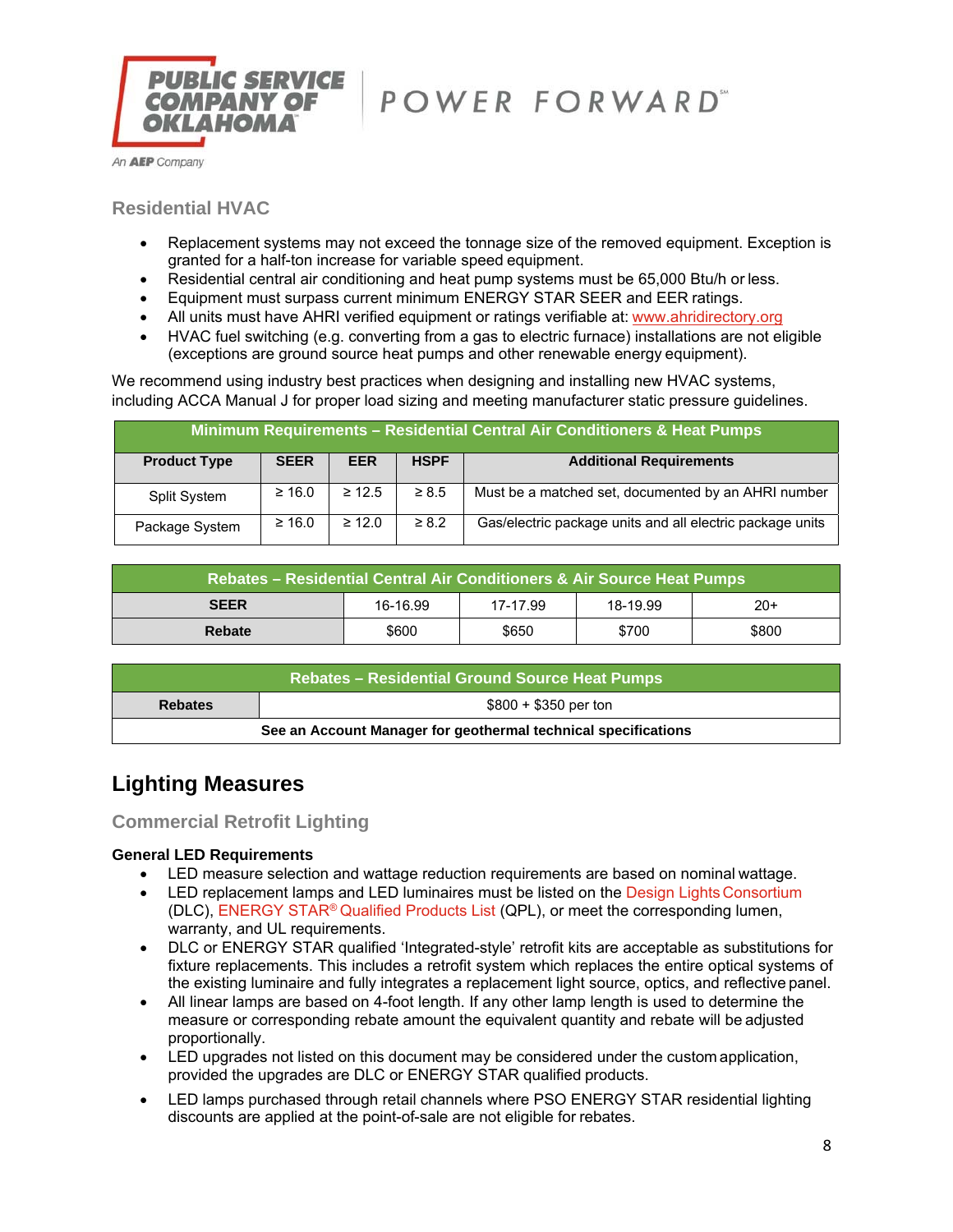

An **AEP** Company

## **Retrofit Lighting Measures and Rebates**

| <b>Upgrade Description</b>                    |                                                                          | <b>Min. Watts</b><br><b>Reduced</b>  | <b>Rebate/</b><br><b>Unit</b>                                                                                                                                         | <b>Technical Requirements</b>                                                                                                                                                                                                                                                                                                                                                                                                                                                                                                                                                                                                                                                                                                                                                                                                                                                            |
|-----------------------------------------------|--------------------------------------------------------------------------|--------------------------------------|-----------------------------------------------------------------------------------------------------------------------------------------------------------------------|------------------------------------------------------------------------------------------------------------------------------------------------------------------------------------------------------------------------------------------------------------------------------------------------------------------------------------------------------------------------------------------------------------------------------------------------------------------------------------------------------------------------------------------------------------------------------------------------------------------------------------------------------------------------------------------------------------------------------------------------------------------------------------------------------------------------------------------------------------------------------------------|
| LED Integral Replacement<br><b>Lamps</b>      | <b>LED Screw-in Lamp</b>                                                 | 15 Watts/<br>Lamp                    | \$5/Lamp                                                                                                                                                              | • Installation of type A, PAR, MR, BR, R, G or B,<br>medium (E26), candelabra based integral screw-<br>in lamps; or MR11/MR16, 4-pin plug-in lamps<br>that replace incandescent, halogen, or CFLs of<br>similar nominal size.<br>Applicant must verify compatibility with existing<br>controls.<br>• Self-contained LED retrofit can/downlight trim<br>kits (using a socket adaptor) qualify.<br>Lamps must be installed in hard-wired, wall- or<br>ceiling-mounted fixtures. Lamps installed in<br>portable fixtures are not eligible for rebates.                                                                                                                                                                                                                                                                                                                                      |
|                                               | <b>LED Downlight</b><br>Fixture                                          | 25 Watts/<br>Fixture                 | \$20/<br><b>Fixture</b>                                                                                                                                               | • Installation of new recessed "can", surface,<br>pendant, track luminaires to replace<br>incandescent, halogen, linear fluorescent or CFL<br>luminaires.<br>• Applicant must verify compatibility with existing<br>controls.<br>• LED retrofit can/downlight trim kits qualify under<br>LED Screw-in lamp.                                                                                                                                                                                                                                                                                                                                                                                                                                                                                                                                                                              |
| Interior Fixtures                             | LED Panel, Troffer,<br>or Linear Fixture:<br>30 watts and lower          | 20 Watts/<br>\$50/Fixture<br>Fixture | Installation of new LED troffers, panels, wraps or<br>similar linear luminaires. Integrated-style LED<br>retrofit kits (as defined on page 1) - are also<br>permitted |                                                                                                                                                                                                                                                                                                                                                                                                                                                                                                                                                                                                                                                                                                                                                                                                                                                                                          |
|                                               | LED Panel, Troffer,<br>or Linear Fixture:<br>31 watts and higher         | 40 Watts/<br>Fixture                 | \$70/Fixture                                                                                                                                                          | Applicant must verify compatibility with existing<br>controls.<br>Installation of TLEDs qualifies under TLED -<br>Tubular LED.                                                                                                                                                                                                                                                                                                                                                                                                                                                                                                                                                                                                                                                                                                                                                           |
| ED Lamp Retrofit<br>ᆜ<br>Permanent De-lamping | <b>LED Permanent</b><br>De-lamping:<br>4+ lamps existing,<br>removing 2+ | 40 Watts/<br>Fixture                 | \$25/<br>Fixture                                                                                                                                                      | • De-lamping and retrofit of existing linear T12, T8<br>or T5 fluorescent systems with TLED lamps.<br>• If installing Type A - TLED lamps, new qualifying<br>CEE-listed electronic ballasts must be installed.<br>• Refer to TLED requirements on page 1.<br>• Installation of TLEDs in new fixtures does not<br>qualify for rebates; TLED rebates are for the<br>retrofit of existing fixtures only.<br>• Luminaires must be permanently de-lamped<br>through the use of UL / CSA-listed retrofit kits<br>specifically for this purpose; lamps must be re-<br>centered in luminaires.<br>Light levels may be affected; therefore, de-<br>lamping may not be appropriate for all<br>applications.<br>When de-lamping 8-ft fixtures using 4-ft nominal<br>lamps in tandem, total existing and proposed<br>lamp footage will be used as basis for<br>determining appropriate measure code. |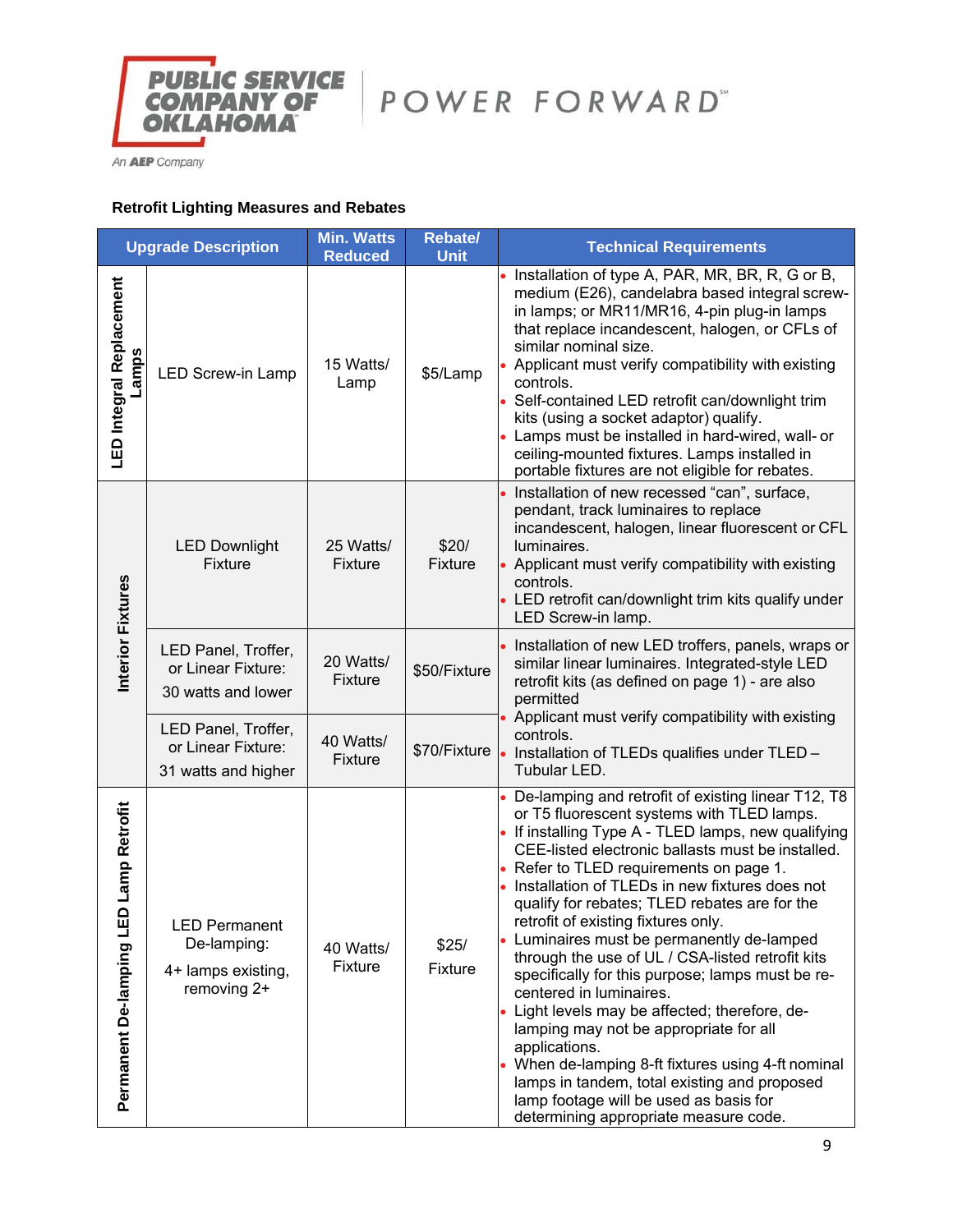

An **AEP** Company

#### **Retrofit Lighting Measures and Rebates**

| <b>Upgrade Description</b>  |                                                      | <b>Min. Watts</b><br><b>Reduced</b> | <b>Rebate/</b><br><b>Unit</b> | <b>Technical Requirements</b>                                                                                                |
|-----------------------------|------------------------------------------------------|-------------------------------------|-------------------------------|------------------------------------------------------------------------------------------------------------------------------|
| Exit<br>Signs<br><b>GIL</b> | <b>LED Exit Signs</b>                                | 10 Watts/<br>Fixture                | \$15/<br>Sign                 | • Installation of LED exit signs to replace<br>incandescent or fluorescent sources.<br>• LED retrofit kits are not eligible. |
|                             | <b>LED Exterior Fixture:</b><br>65 watts and lower   | 35 Watts/<br>Fixture                | \$50/Fixture                  |                                                                                                                              |
| Fixtures                    | <b>LED Exterior Fixture:</b><br>66-150 Watts         | 50 Watts/<br>Fixture                | \$100/<br>Fixture             | Installation of exterior parking lot, gasoline<br>canopy, area, flood, or wall pack, landscape,                              |
| Exterior                    | <b>LED Exterior Fixture:</b><br>151-250 Watts.       | 80 Watts/<br>Fixture                | \$200/<br>Fixture             | accent, stairway, step and bollard luminaires to<br>replace HID or incandescent luminaires                                   |
| $\frac{D}{2}$               | <b>LED Exterior Fixture:</b><br>251-350 Watts        | 350 Watts/<br>Fixture               | \$250/<br>Fixture             | DLC listed integrated retrofit kits are acceptable.                                                                          |
|                             | <b>LED Exterior Fixture:</b><br>351 watts and higher | 550 Watts /<br>Fixture              | \$300/<br>Fixture             |                                                                                                                              |

#### **Retrofit Lighting Control Measures and Rebates**

|                     | <b>Upgrade Description</b>     | <b>Min. Watts</b><br><b>Controlled</b> | <b>Rebate/</b><br><b>Unit</b> | <b>Technical Requirements</b>                                         |
|---------------------|--------------------------------|----------------------------------------|-------------------------------|-----------------------------------------------------------------------|
| ocupancy<br>Sensors | <b>Wall Switch Replacement</b> | 30 Watts                               | \$20/<br>Control              | Hardwired occupancy controls;<br>passive infrared, ultrasonic or dual |
|                     | Ceiling/Wall Mounted           |                                        | \$50/<br>Control              | technology                                                            |

# **Commercial New Construction Lighting**

#### **General Requirements**

- Rebates for new construction lighting are available for reducing the lighting power density (LPD), watts per square foot, from the baseline lighting design that complies with ASHRAE/IESNA 90.1– 2004 Interior Lighting Power Allowance.
- Wattage reduction may be calculated on a space-by-space or building-area basis. To qualify for new construction lighting rebates, projects must have an installed LPD that is at least 20 percent less than what the code requires.
- Must be a new construction project or, on a case-by-case basis, an extensive/substantial renovation project that consists of the installation of new fixtures throughout the building or renovated spaces.
- Must provide maintained lighting levels in accordance with IESNA recommendations.
- Must provide high-quality lighting achieving appropriate levels of glare control, color rendering, lighting uniformity, and other lighting quality parameters.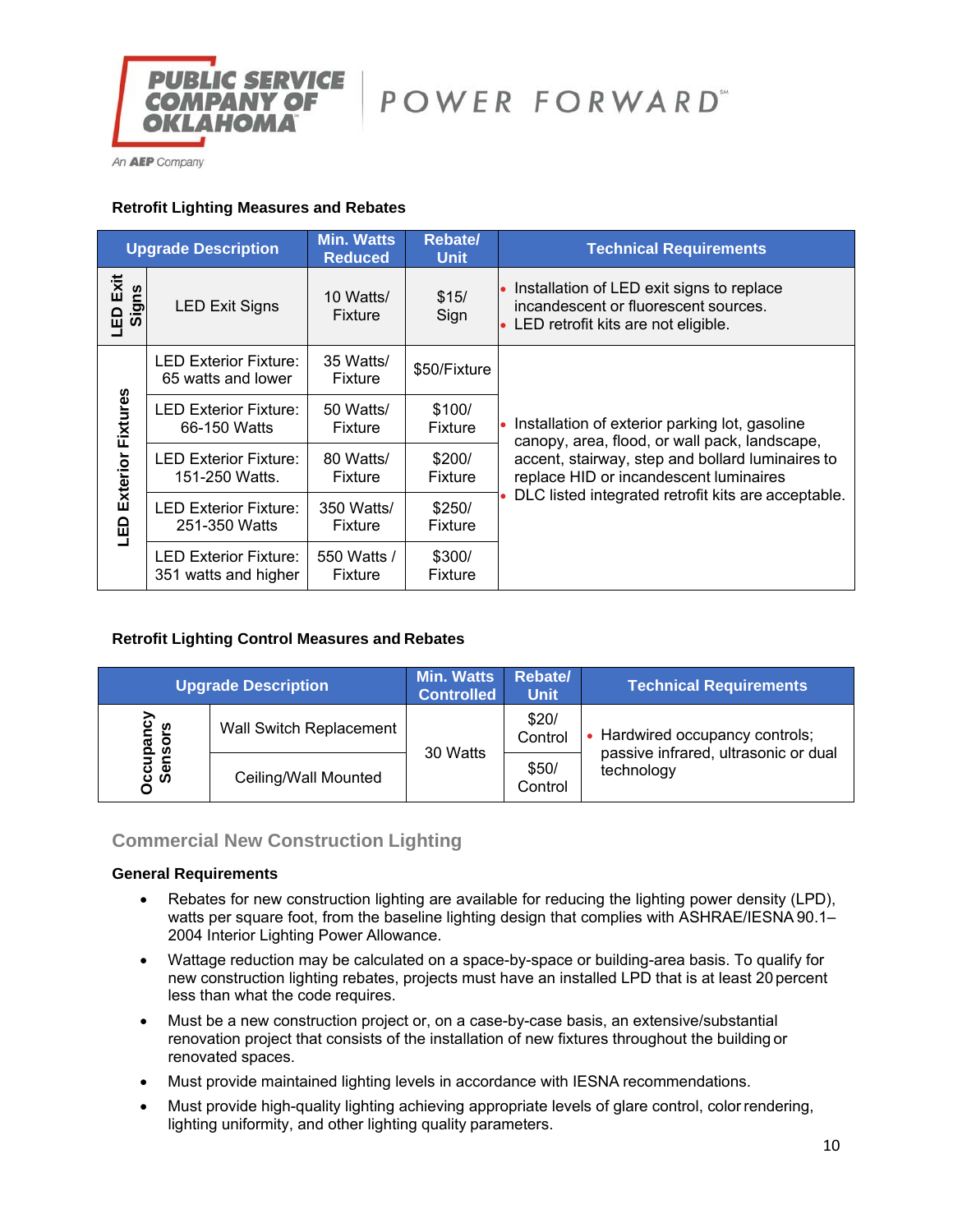

#### **Technical Requirements**

- High-performance and reduced-wattage T8 lamps and ballasts must be specified if T8 systems are being installed. A current list of qualifying products is available at the Consortium for Energy Efficiency (CEE) website.
- LED luminaires must be listed on the Design Lights Consortium (DLC) or ENERGY STAR<sup>®</sup> Qualified Products List.

#### **Required Supporting Documentation**

- COMcheck or equivalent document listing equipment model numbers, wattages, and quantities.
- Lighting layout and schedule.
- Manufacturer's specification sheets for all equipment specified.

#### **New Construction Interior Lighting**

Projects must have an installed LPD that is at least 20% less than ASHRAE/IESNA 90.1–2004 Interior Lighting Power Allowance baseline LPDs to qualify for new construction lighting rebates.

|                        | <b>New Construction Interior Lighting Rebates</b> |                                            |  |                                                                                           |  |  |  |  |
|------------------------|---------------------------------------------------|--------------------------------------------|--|-------------------------------------------------------------------------------------------|--|--|--|--|
| <b>Measure</b><br>Code | <b>Upgrade</b>                                    | Rebate/<br><b>Requirement Watt Reduced</b> |  | <b>Technical Requirements</b>                                                             |  |  |  |  |
| Tier 1                 | > 20% below<br>Base LPD                           | $\vert$ \$0.20 per watt*                   |  | This application can be used for either new construction or<br>major renovation projects. |  |  |  |  |
| Tier 2                 | > 30% below<br>Base LPD                           | $\vert$ \$0.40 per watt*                   |  | Rebates are subject to a *\$45/fixture cap                                                |  |  |  |  |

#### **New Construction Exterior Lighting**

| <b>Exterior LED Lighting Rebates</b>        |                               |                                                                                                                         |  |  |  |  |
|---------------------------------------------|-------------------------------|-------------------------------------------------------------------------------------------------------------------------|--|--|--|--|
| <b>Exterior Area &gt; 5,000 square feet</b> | <b>Technical Requirements</b> |                                                                                                                         |  |  |  |  |
| l > 20% below Base LPD_                     | \$0.03 /KWh<br>reduced        | LED luminaires must be listed on the<br>Design Lights Consortium (DLC) or<br><b>ENERGY STAR Qualified Products List</b> |  |  |  |  |

# **Water Related Equipment Measures**

**Electric Water Heater Rebates**

Water heater must be electric fuel with an energy factor (EF) of 0.95 or greater with a minimum 10 year warranty.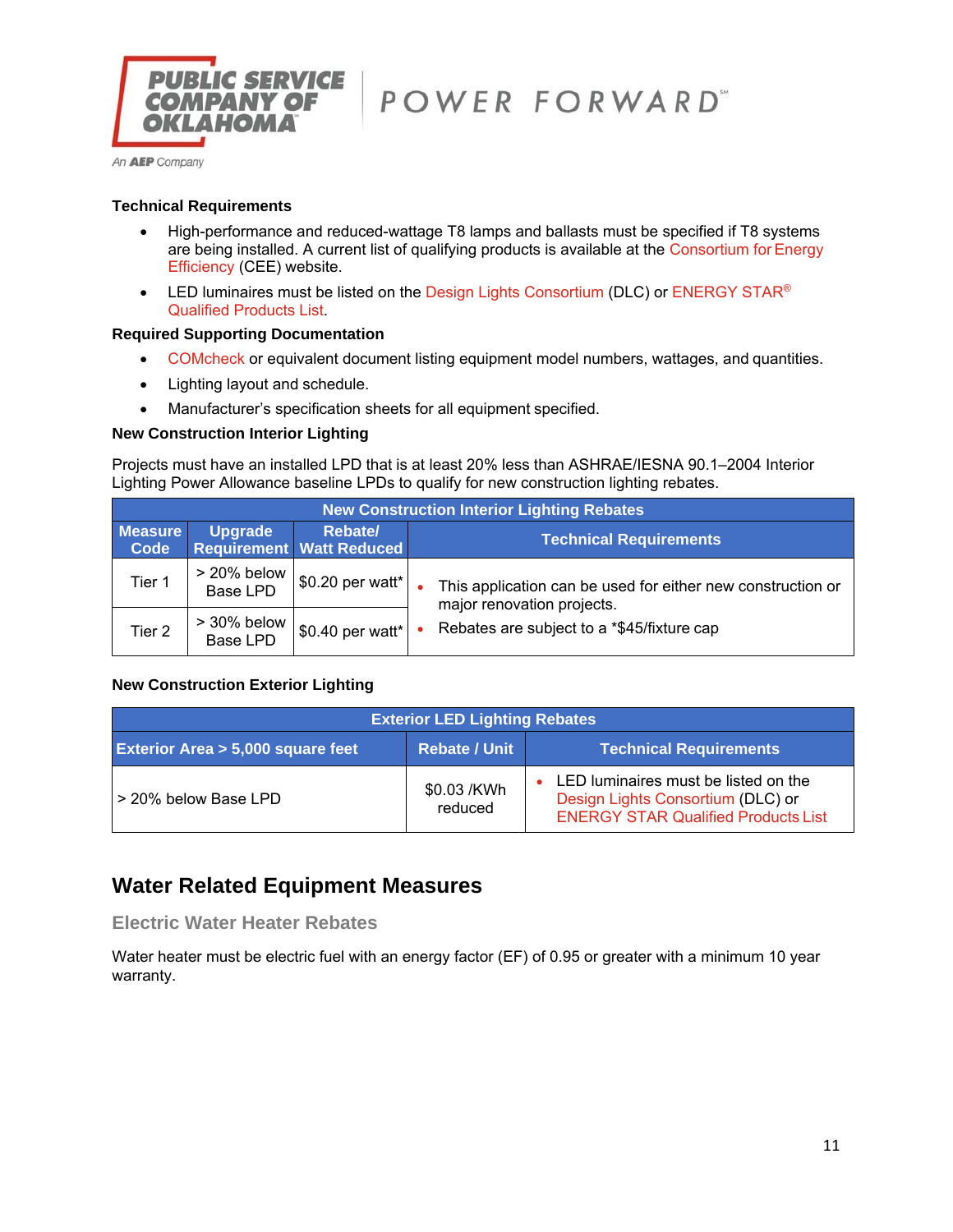

# **ENERGY STAR Pool Pump**

- This upgrade involves the replacement of a single-speed pool pump with an ENERGY STAR certified variable speed pool pump.
- This upgrade applies to all commercial applications with a pump size up to 3 horsepower (HP). Please use custom application for larger sizes.
- The baseline condition is a 0.5-3 HP standard efficiency single-speed pool pump.
- The high efficiency condition is a 0.5-3 HP ENERGY STAR certified variable speed pool pump.
- Submit documentation of Pool Hours and Operation Months

| <b>Pool Pump Rebates</b> |                      |                |                    |  |  |
|--------------------------|----------------------|----------------|--------------------|--|--|
| <b>Open Months</b>       | <b>Open Hours</b>    | Size (HP)      | <b>Rebate/Unit</b> |  |  |
| Year Round               | 24/7                 | 0.5            | \$300              |  |  |
|                          |                      | 0.75           | \$350              |  |  |
|                          |                      | $\mathbf{1}$   | \$400              |  |  |
|                          |                      | 1.5            | \$450              |  |  |
|                          |                      | $\overline{2}$ | \$500              |  |  |
|                          |                      | 2.5            | \$550              |  |  |
|                          |                      | $\mathbf{3}$   | \$600              |  |  |
|                          | <b>Limited Hours</b> | 0.5            | \$300              |  |  |
|                          |                      | 0.75           | \$350              |  |  |
|                          |                      | $\mathbf{1}$   | \$400              |  |  |
|                          |                      | 1.5            | \$450              |  |  |
|                          |                      | $\overline{2}$ | \$500              |  |  |
|                          |                      | 2.5            | \$550              |  |  |
|                          |                      | 3              | \$600              |  |  |
|                          | 24/7                 | 0.5            | \$300              |  |  |
|                          |                      | 0.75           | \$350              |  |  |
|                          |                      | $\mathbf{1}$   | \$400              |  |  |
|                          |                      | 1.5            | \$450              |  |  |
|                          |                      | $\overline{2}$ | \$500              |  |  |
|                          |                      | 2.5            | \$550              |  |  |
|                          |                      | $\mathfrak{S}$ | \$600              |  |  |
| Seasonal                 | <b>Limited Hours</b> | 0.5            | \$300              |  |  |
|                          |                      | 0.75           | \$350              |  |  |
|                          |                      | $\mathbf{1}$   | \$400              |  |  |
|                          |                      | 1.5            | \$450              |  |  |
|                          |                      | $\overline{2}$ | \$500              |  |  |
|                          |                      | 2.5            | \$550              |  |  |
|                          |                      | $\mathfrak{S}$ | \$600              |  |  |
|                          |                      |                |                    |  |  |